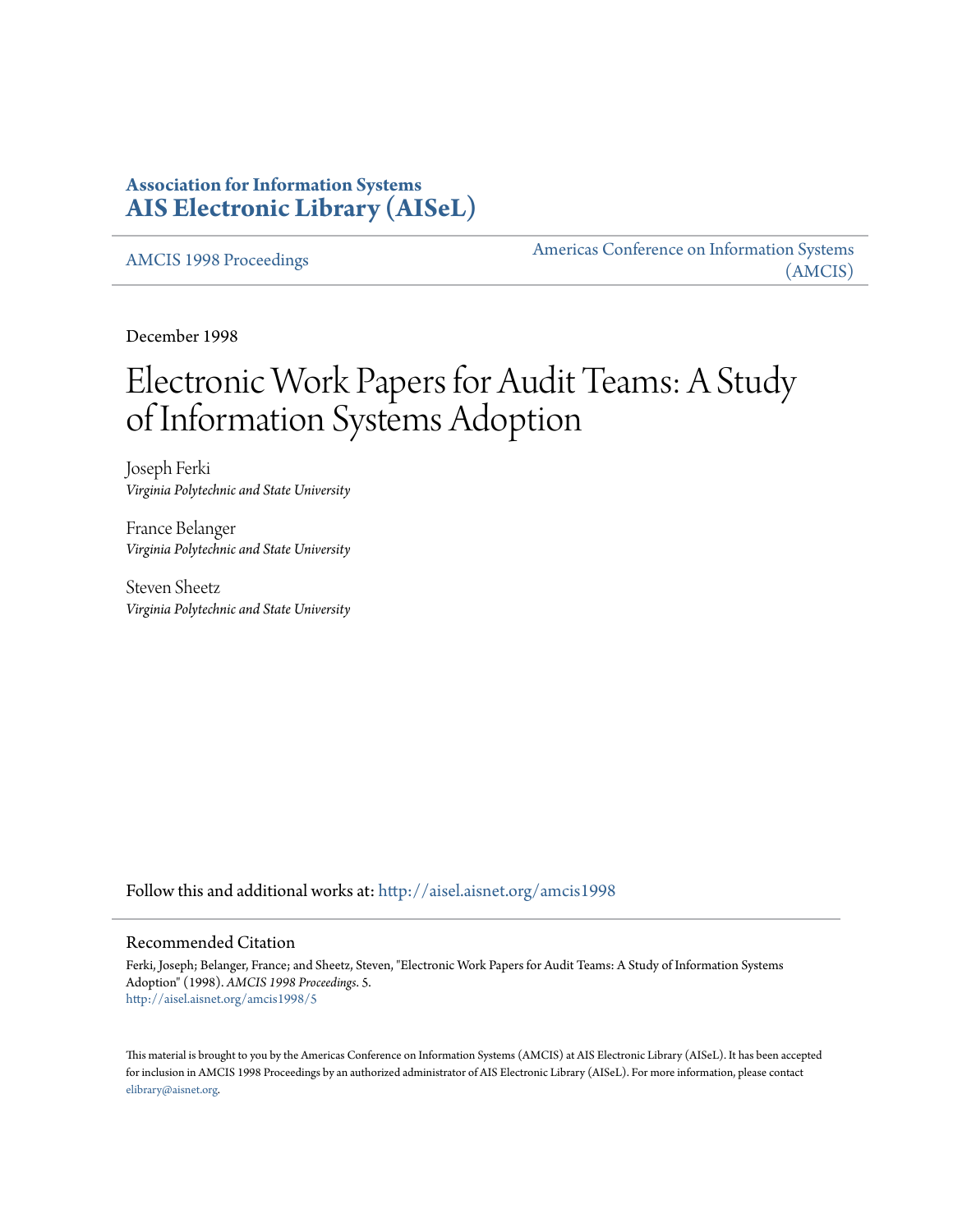# **Electronic Work Papers for Audit Teams: A Study of Information System Adoption**

## **Joseph J. Ferki Steven D. Sheetz France Belanger**

Department of Accounting Pamplin College of Business Virginia Polytechnic and State University

## **Abstract**

*The preparation of audit work papers is central to the auditing task. They provide the principle support for the auditor's report and aid in supervising and conducting the audit process. This study reports the results of a GSS mediated study of what auditors perceive to be important issues concerning the transition from a paper-based to an electronic audit work paper system. Innovation diffusion theory provides a framework for understanding these perceptions. Four auditors used a GSS to identify the factors necessary for successful implementation of this technology. These factors were matched to the constructs of diffusion theory to reveal the relative importance of and relationships among the factors and diffusion constructs.*

#### **Introduction**

This study examines auditors' perceptions of the issues important to making a transition from a paper-based to an electronic audit work paper system (EWPS). An EWPS is a computer based technology that automates the process of preparation and review of audit work papers. Work papers are central to the audit process. They provide the principle support for the auditor's report and aid in the conduct and supervision of the audit. Prior audit research in the work papers area has been confined to the study of memory tasks associated with their preparation and review (Johnson, 1994; Moeckel,1990; Moeckel and Plumlee,1989).

Identifying the factors affecting the diffusion to audit teams of software designed to support the audit work paper preparation and review process is the purpose of this study. Diffusion is defined as "the process by which an innovation is communicated through certain channels over time among the members of a social system. It is a special type of communication, in that the messages are concerned with new ideas" (Rogers 1995). In this study the innovation is the EWPS. The social network is a group of audit teams. The communication channels include both formal and informal networks. Innovation diffusion research provides a framework for understanding issues that arise during the adoption process. Identifying the auditors' perceptions provides for elaborating the theoretical framework in the context of the audit task and the EWPS.

## **Background**

#### *Innovation Diffusion Theory*

Innovation diffusion theory asserts that several factors affect the eventual adoption or non-adoption of an innovation.(Rogers 1995, Tornatsky and Klein 1982) These factors are:

- Relative Advantage The degree to which an innovation is perceived as better than the idea it supercedes.
- Compatibility The degree to which an innovation is perceived as being consistent with existing values, past experiences, and needs of potential adopters.
- Complexity The degree to which an innovation is perceived as difficult to understand and use.
- Trialability The degree to which an innovation may be experimented with on a limited basis.
- Observability The degree to which the results of an innovation are visible to other adopters.

This model provides a perspective for understanding the adoption of the EWPS.

#### *Audit Work Papers*

The overall objective of an audit is to express an opinion on whether or not the financial statements are fairly presented in conformity with generally accepted accounting principles (GAAP). In order to express this opinion, the auditor must reduce to an acceptably low level the risk that the financial statements contain a material misstatement. In order to accomplish this, the auditor first identifies assertions for each material component of the financial statements and considers the risk of a material misstatement for each one. Audit objectives are then established related to each assertion. (Guy, et al. 1990) Specific procedures are designed that will generate "sufficient competent evidential matter" to afford a reasonable basis for an opinion on the financial statements under audit. (AU § 150.02) The working papers perform multiple functions. They "provide the principal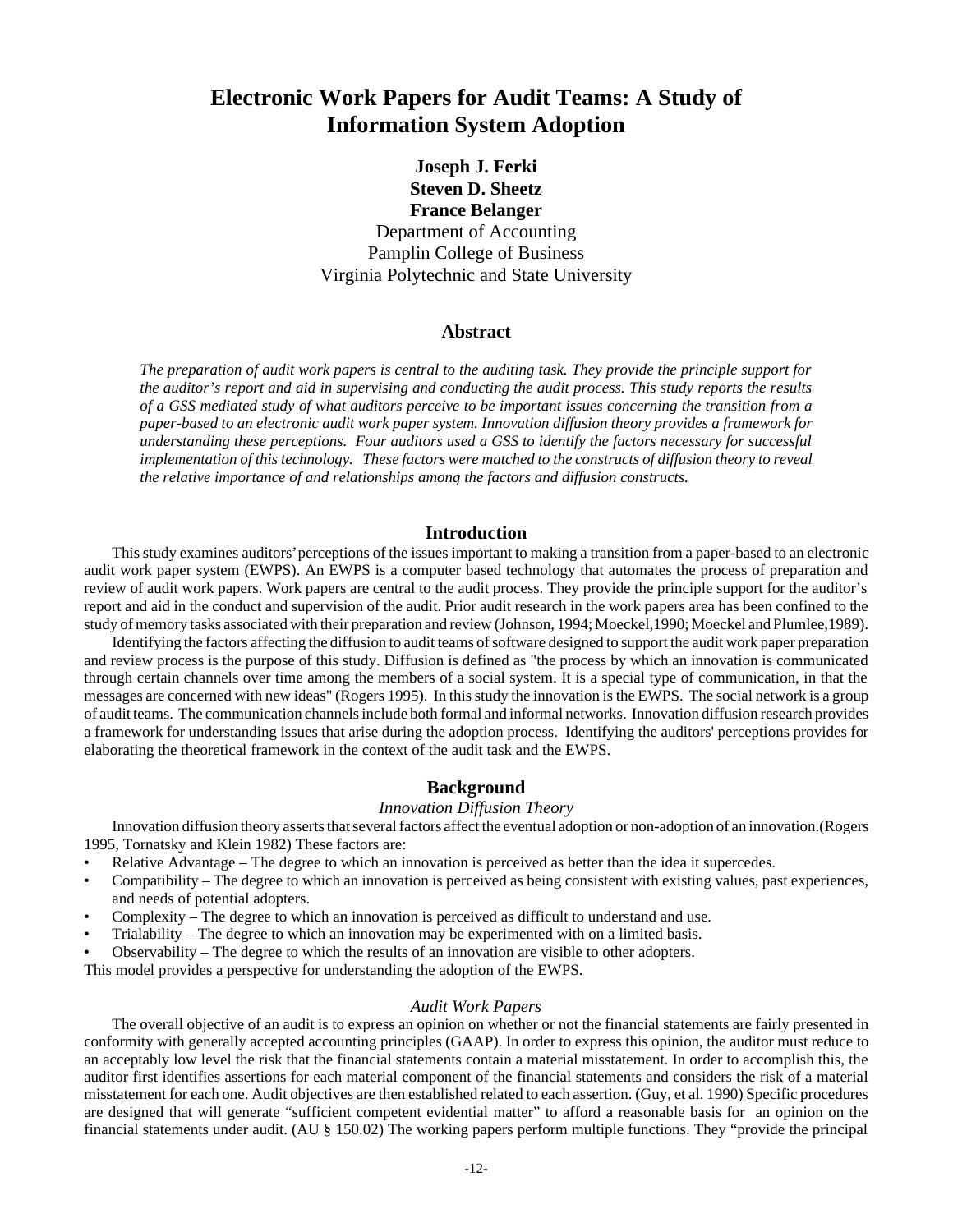support for the auditor's report" (AU § 339.02), and aid the auditor in the conduct and supervision of the audit. According to AU § 339.03, "Working papers are records kept by the auditor of the procedures applied, the tests performed, the information obtained, and the pertinent programs, analyses, memoranda, letters of confirmation and representation, abstracts of company documents, and schedules or commentaries prepared or obtained by the auditor." Although the quantity, type and content of the working papers vary with the circumstances of an audit, they should always achieve certain results. They should be sufficient to show that the accounting records reconcile with the financial statements or other information upon which the auditor is reporting. According to AU § 339.05, the working papers should ordinarily contain documentation that:

- a) The work has been adequately planned and supervised.
- b) A sufficient understanding of the internal control structure has been obtained to plan the audit and to determine the nature, timing, and extent of tests to be performed.
- c) The audit evidence obtained, the auditing procedures applied, and the testing performed have provided sufficient competent evidential matter to afford a reasonable basis for an opinion.

Many aspects of this process are being automated by the integration of new computer programs into the audit process. This study identifies factors that auditors believe impact this process.

#### **Research Question**

The focus of this research is to identify the factors that lead to successful adoption of computer based audit technology. The broader goal is to better understand how to improve the introduction of technology for core business processes.

#### **Method**

The procedure used for data collection and analysis consisted of one multi-step session using a Group Support System (GSS). The four participants were auditors who averaged 3.4 years experience and had completed an average of 40 audits. Data collection included identification of concepts, identifying categories of similar concepts, classifying the concepts into the categories, and then identifying relationships between categories. The GSS session began with the participants responding to the following framing statement in an electronic brainstorming activity:

Many auditing firms are considering moving from paper-based to computer-based systems to support audit processes. It would be useful to know what you believe are the abstract concepts or practical issues that

contribute to the success of such a transition.

Data analysis consisted of coding the concepts in terms of the diffusion construct with which they were associated. This coding and the concept categorizations of the participants provided for deriving the association of each category with a diffusion construct. Using the cognitive maps showing relationships among categories and the association of categories with diffusion constructs enabled illustration of relationships among the diffusion constructs.

#### **Results**

The categories resulting from the GSS session are presented in Table 1. The participants generated 75 concepts and 9 categories. Moderate agreement existed on the placement of concepts in categories, Kappa = .48, p < .05. Rankings of the categories by cognitive centrality were calculated from the individual cognitive maps. Significant agreement also existed among these ranking, Kendall W = .54,  $p < .05$ . Agreement on the categorizations and rankings implies that the participants had a shared understanding of the meaning of the categories. The group cognitive map show relationships among the categories identified by at least two of the participants are presented in Figure 1. Figure 1 indicates that Audit Efficiency and Audit Cost were the primary goals of participants, and that the System Security and Training were important constraints associated with the adoption of an EWPS.

The association of diffusion constructs and categories are presented in Table 1. Table 1 shows the categories and constructs ranked by cognitive centrality. Relative Advantage was most cognitively central, followed by Compatibility, then Complexity and Trialability. Figure 2 shows the map of relationships among diffusion constructs derived from the group cognitive map of the categories. Determining the Relative Advantage of EWPS was the primary goal of the participants. This was strongly influenced by Compatibility issues, and less strongly influenced by Complexity and Training issues. Thus, it seems that the auditors believe that systems must demonstrate a relative advantage to be adopted, i.e., relative advantage was most cognitively central. Compatibility with existing practice influences perceptions of relative advantage and also was important to the participants. The complexity and trialability were less important influences over the adoption of an EWPS.

#### **Summary**

This research reveals factors that lead to successful adoption of an electronic work paper system from the perspective of auditors. These factors suggest relationships among the diffusion constructs that may influence the adoption process.

#### *References*

References available upon request from Joseph J. Ferki (jferki@vt.edu).